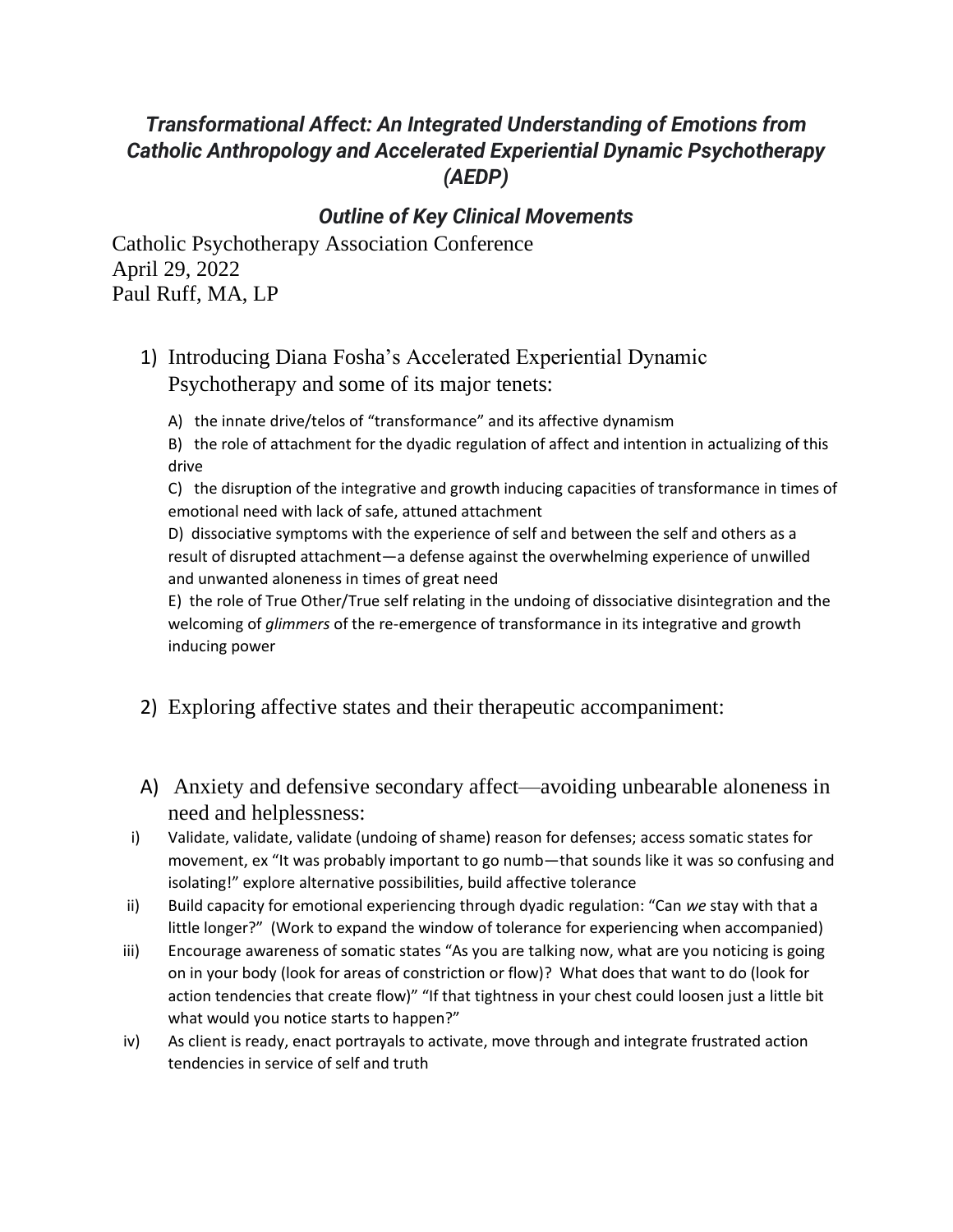- B) Glimmers of primary/core affect and true self— look for and share your moment-to-moment awareness of glimmers of emerging self
- i) Mine for glimmers. Parts work, mining for motivation and desire: "I am hearing that the depression has been suffocating, and yet you got here today. Can you tell me about that part of you? The part that made the decision to risk seeking help?"
- ii) Bring awareness and language to client inchoate and split-off experience. Stay close to the client's experience "Let me see if I am understanding. On the one hand (defensive affect and ideas) and yet on the other hand there is this part of you (emerging glimmer of the true self). Is that right? Would it be ok to be interested together in that part for a minute?" "It looked like your eyes moistened as you talked about that? Am I seeing that right? Can you help me understand what those tears are about?"
- iii) Validate and honor re-emerging defenses that serve to protect against vulnerability, disappointment, and shame "It is quite a brave risk to step into a different possibility and a part of you is saying 'be careful, don't trust this'. Am I seeing this right?"
- iv) Explore the client's awareness of your presence and of dyadic capacities in the relationship. "What is it like for you to let me know about this? To be looking at this together?" "What do you notice is going on with me as you tell me about that?" "What do you make of that…?" "As I see you doing this, I am feeling a new energy in the room, a part of me wants to cheer you on" Validate or gently clarify or amplify observations. Validate any ambivalent feelings about letting you in
- v) Invite deepening attention and awareness: "What else are you starting to notice as we are looking at this/staying with this experience?"

## C) Breakthrough of core affect—temporarily disorganizing/reorganizing

- i) Understanding tremulous affects as harbingers of integration
- ii) Honor: "Wow—that was a big wave—that was so brave—how are you doing?"
- iii) Process for cognitive integration "Let's see if we can understand together what just happened"
- iv) Share your experience in the service of working towards understanding
- v) Meta-therapeutic processing of the "good" or "right" feeling, the recognition of the "click"—in experiencing core affect ex. pain, sorrow, hope, joy
- vi) Anchor emerging understandings in somatic, cognitive, affective and relational channels
- vii) Don't be surprised about regression and return to defenses—observe and validate both the old and the new way of experiencing
	- D) Mastery affects—new freedom, capacity to take risks, swimming in the deep end